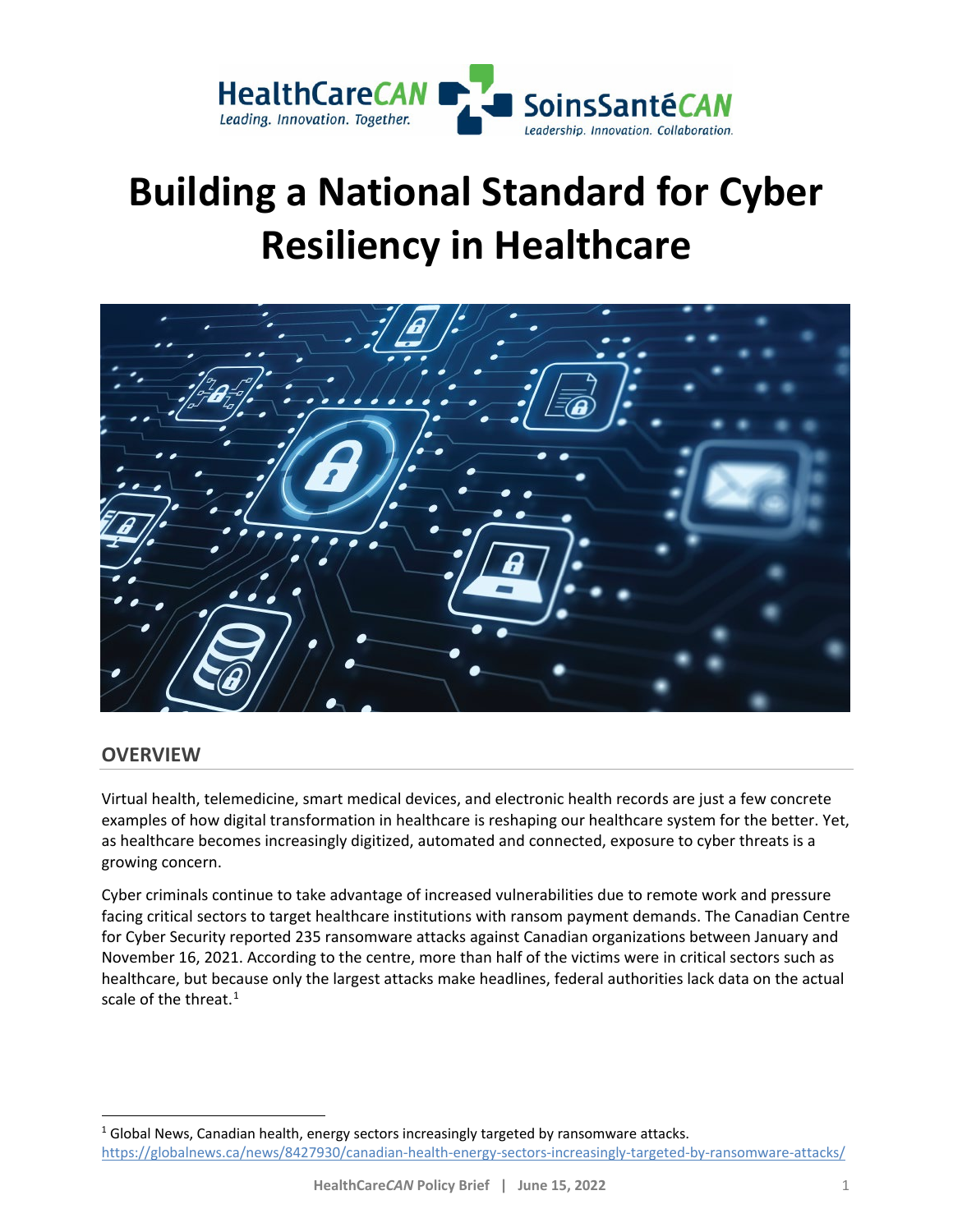In an age of increasing reliance on digital systems, healthcare organizations must maintain a high level of confidence in their ability to respond to cyber threats. Through ongoing consultation with HealthCare*CAN* members and strong working relationships with Public Safety Canada, Health Canada, and the Public Health Agency of Canada, HealthCare*CAN*'s advocacy work in the area of cybersecurity has focused on:

- Raising awareness of cybersecurity threats in the healthcare sector;
- Increasing resources for capacity building;
- Developing national standards for cybersecurity in healthcare organizations<sup>[2](#page-1-0)</sup>.

While HealthCare*CAN* continues to advocate for greater attention and investment in cybersecurity in the healthcare sector, the lack of clear standards has been recognized as a barrier to achieving cyber resilience in facilities across Canada. To correct this, HealthCare*CAN* is working with the CIO Strategy Council with support from Public Safety Canada's Cyber Security Cooperation Program to:

- Develop a new set of standards to support cyber resilience in Canada's healthcare system, and;
- Facilitate information sharing opportunities targeting healthcare staff providing direct care.

A clear framework and enhanced cybersecurity capabilities will better protect Canada's healthcare organizations from cybercrime and allow them to more effectively respond to evolving threats and defend critical infrastructure.

## **UNDERSTANDING THE CYBER THREAT LANDSCAPE**

As the national voice of healthcare organizations and hospitals across Canada, HealthCare*CAN* continues to successfully convene key partners and stakeholders to discuss the evolving cyber threat landscape for Canada's healthcare organizations. HealthCare*CAN*'s efforts focus on:

- Increasing understanding the current and evolving cyber threat landscape in Canada's healthcare system;
- Enhancing opportunities to enhance cyber resilience and mitigate risk for healthcare organizations;
- Analysing current prevention and mitigation initiatives underway in Canada.

Use of information and communication technology is growing rapidly in the health sector. While a basic level of security awareness and assessment is recognized as essential, the degree of preparedness varies widely across the health sector. Meanwhile, many organizations report experiencing cyberattacks of various types on a regular basis.

The current landscape suggests that healthcare organizations are highly vulnerable to cyber attacks and data suggests that the health sector is increasingly valued as a target because of several key factors:

- Personal information;
- Financial resources;
- High profile and impact;
- Pandemic-related pressure<sup>[3](#page-1-1)</sup>.

<span id="page-1-0"></span><sup>2</sup> HealthCare*CAN*, COVID-19 and Cybersecurity: Cyber Criminals not Deterred by Lockdowns.

[https://www.healthcarecan.ca/wp-content/themes/camyno/assets/document/PolicyDocs/2020/HCC/EN/PolicyBrief-](https://www.healthcarecan.ca/wp-content/themes/camyno/assets/document/PolicyDocs/2020/HCC/EN/PolicyBrief-COVIDCybersecurity_EN.pdf)[COVIDCybersecurity\\_EN.pdf](https://www.healthcarecan.ca/wp-content/themes/camyno/assets/document/PolicyDocs/2020/HCC/EN/PolicyBrief-COVIDCybersecurity_EN.pdf)

<span id="page-1-1"></span><sup>3</sup> HealthCare*CAN*. Cybersafe Healthcare: Options for Strengthening Cybersecurity in Canada's Health Sector. [https://www.healthcarecan.ca/wp-](https://www.healthcarecan.ca/wp-content/themes/camyno/assets/document/Cyber%20Security/Options%20Brief%20Summit%20Report.pdf)

[content/themes/camyno/assets/document/Cyber%20Security/Options%20Brief%20Summit%20Report.pdf](https://www.healthcarecan.ca/wp-content/themes/camyno/assets/document/Cyber%20Security/Options%20Brief%20Summit%20Report.pdf)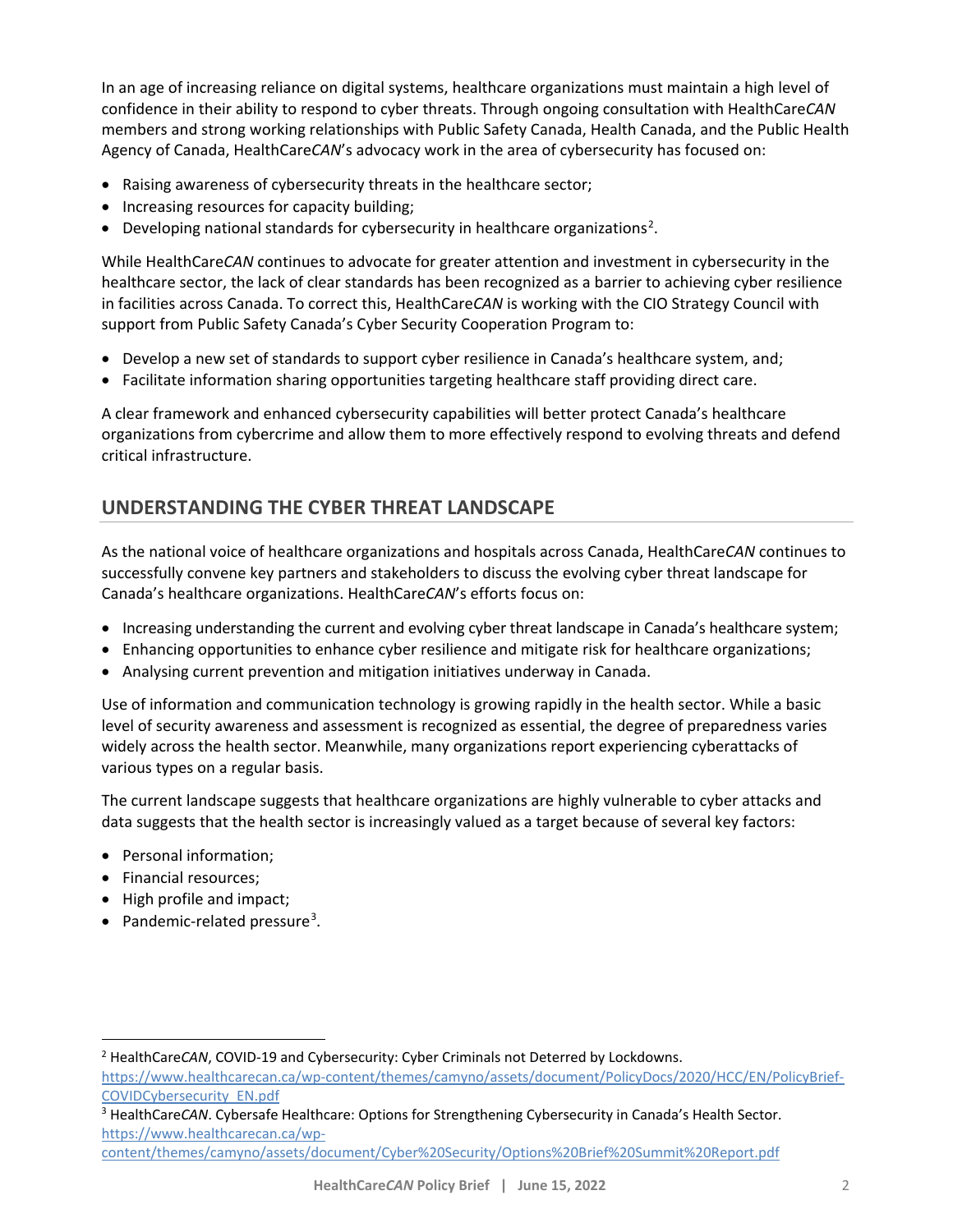Through extensive consultation with our members and other key stakeholders, HealthCare*CAN* has identified a number of opportunities to enhance cyber resilience. Chief among these recommendations is a commitment to fostering a culture of cybersecurity within Canada's healthcare system through consistent standards and taking a systematic approach to educate the health sector about cyber risks and their mitigation.

## **HEALTHCARE-SPECIFIC NEEDS IN DEVELOPING A NATIONAL STANDARD**

Promoting resilient critical infrastructure requires the development of sector-specific national cybersecurity standards for healthcare organizations to address existing vulnerabilities and prepare for future incidents.

On March 9 and 10, 2022, HealthCare*CAN* and the CIO Strategy Council co-hosted a series of workshops in both official languages with the goal of acquiring feedback from healthcare technology leaders across the country on their concerns, issues and needs around cybersecurity. This feedback would inform the development of a National Standard for Cyber Resiliency in Healthcare in Canada.

The workshops included nearly 120 healthcare technology leaders from across Canada, including from HealthCare*CAN* member organizations. Participants were asked five key questions:

- What is your biggest area of concern if you become the target of a cyber attack?
- What is the biggest risk to the healthcare system today?
- What focus area(s) would you like to see included in a National Standard of Canada?
- What are the critical success factors regarding the development and implementation of a national standard for the cybersecurity of Canada's healthcare system?
- Does your organization currently use or is your organization looking to adopt a recognized information/cyber security standard?

Respondents participating in the workshops identified patient care, safety, protection of health information and the ability to ensure continuity of care as some of the most pressing areas of concern to participants. Those in attendance also felt that a Canada-wide, healthcare specific approach would be needed to address some of the most common risk factors to healthcare organizations, which include ransomware, legacy IT infrastructure, lack of funding, leadership commitment and standards.

As many organizations would require additional resources to implement such a program, participants felt that a tiered approach would ensure accessibility for all organizations within Canada's healthcare system. Participants emphasized the need for extensive training for frontline and clinical staff and supporting knowledge translation materials.

#### **The final report from these focus groups can be foun[d here.](https://ciostrategycouncil.com/wp-content/uploads/2022/04/FINAL_RPT_118_Workshops_2022-03-31.pdf)**

## **CREATING A CULTURE OF CYBER HYGIENE**

Extensive consultation with HealthCare*CAN* members, key partners and stakeholders suggests significant variation in the level of cyber resilience and preparedness among Canada's healthcare organizations. While a new set of established standards to support cyber resilience in Canada's healthcare system will ensure that healthcare organizations across Canada are consistently prepared, the development of knowledge translation materials will emphasize the importance of cyber hygiene to all staff, equipping them with the knowledge to avoid the most common and severe threats and enable them to respond when systems are breached.